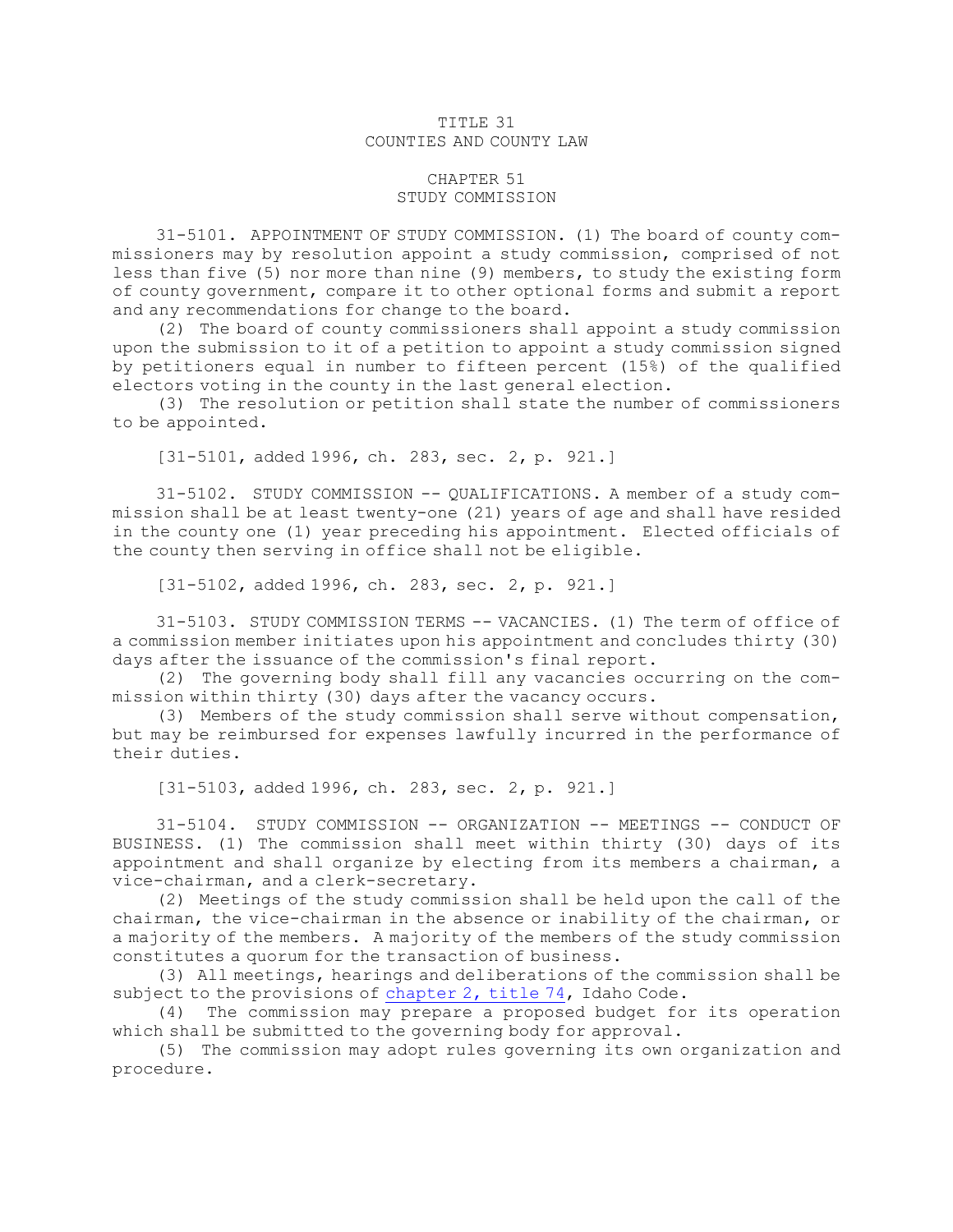(6) The commission shall keep written records of its proceedings and appropriate financial records. All such records shall be open for public inspection at the offices of the study commission during regular office hours.

(7) Subject to the approval of the governing body, the commission may employ and fix the compensation and duties of necessary research, clerical, legal and other staff.

(8) Upon the request of the chairman of the study commission, the officers and employees of state agencies, other counties and other units of local government shall furnish or make available to the commission such information as may be necessary for carrying out the commission's function.

(9) The commission may apply for and accept available private, state and federal funds and may accept donations from any source.

(10) <sup>A</sup> study commission may establish advisory boards and committees, including on them persons who are not members of the study commission.

(11) The governing body shall provide the commission with suitable space and access to county facilities for holding public hearings, may contribute clerical and other assistance to the commission, and shall provide the members and staff of the commission with information and assistance necessary to conduct <sup>a</sup> complete study of county government.

[31-5104, added 1996, ch. 283, sec. 2, p. 921; am. 2015, ch. 141, sec. 59, p. 421.]

31-5105. FINAL REPORT OF STUDY COMMISSION. (1) Within one (1) year after its first meeting, the study commission shall submit its final report to the governing body. The commission shall conduct one (1) or more public hearings before submitting the final report to the governing body. The study commission may recommend an optional form or may recommend no changes in county government. The report shall be signed by <sup>a</sup> majority of the commission members. If the study commission recommends an optional form of county government, the final report shall contain:

(a) <sup>A</sup> complete description of the optional form of county government proposed, as required under the provisions of the chapter pertaining to the form of government proposed to be adopted and under any other provisions of this act; and

(b) <sup>A</sup> comparison of the existing form and proposed form of county government, including <sup>a</sup> statement of the strengths and weaknesses of the existing and proposed plans.

(2) Sufficient copies of the final report shall be prepared for public distribution and must be available not less than sixty (60) days prior to any election on adopting the recommended optional form.

(3) Within thirty (30) days after the commission submits the final report, the governing body shall publish <sup>a</sup> summary of the findings and recommendations contained in the final report in the official newspaper of the county once each week for two (2) successive weeks. The summary shall indicate where the full text of the final report may be reviewed or obtained. The summary shall include <sup>a</sup> comparison of the existing form of county government and the proposed optional form.

(4) The commission shall be deemed dissolved within thirty (30) days after it has submitted its final report to the governing body.

[31-5105, added 1996, ch. 283, sec. 2, p. 922.]